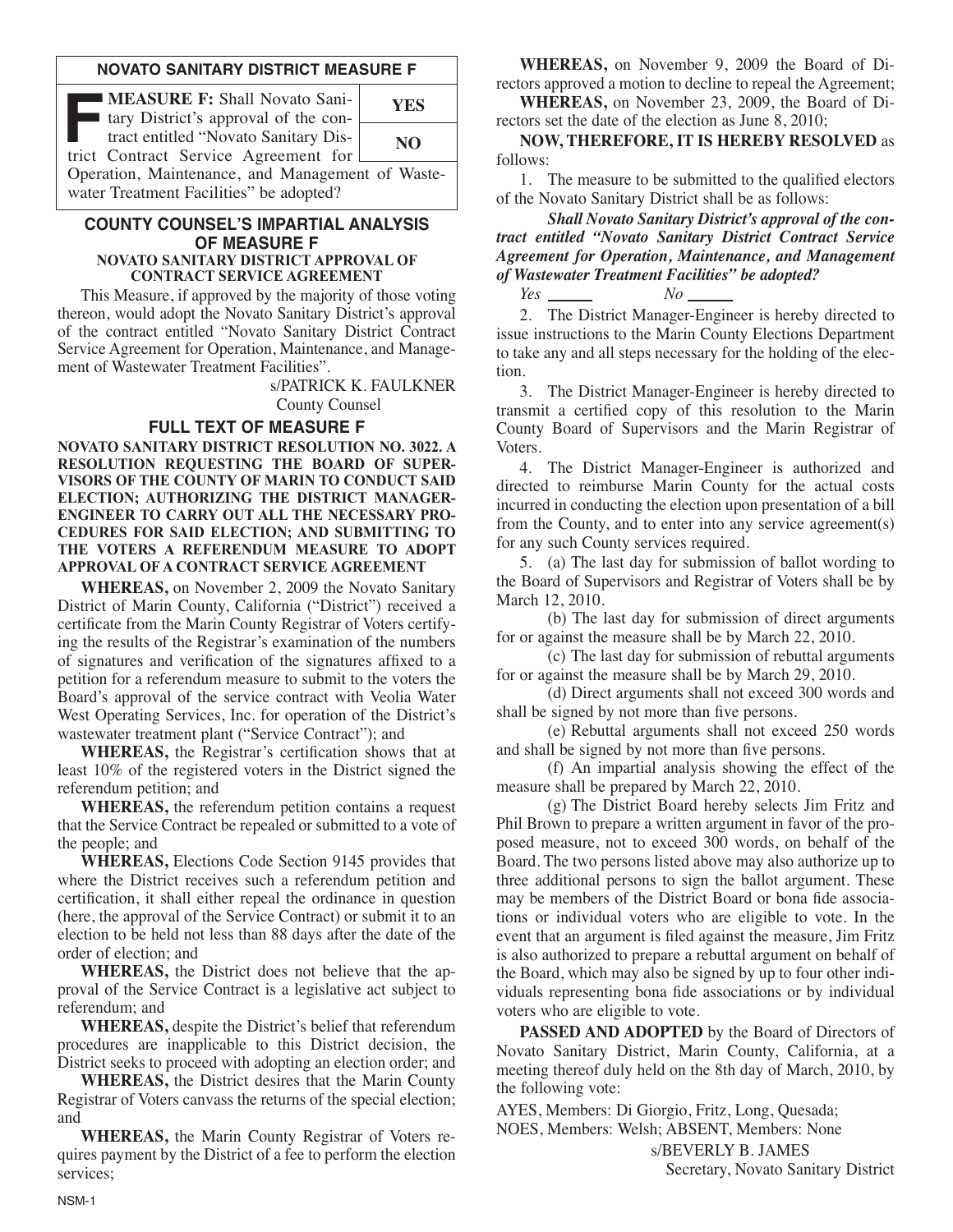# **ARGUMENT IN FAVOR OF MEASURE F**

## **Please VOTE YES on Measure F to protect water quality, keep sewer rates low, and maintain local control of our public wastewater facilities.**

Novato Sanitary District is your public sewer agency. To ensure the highest water quality, guarantee environmental compliance, and save you money, the District needed to upgrade its facilities and employ technical experts to manage its facilities.

In 2009, the District conducted a rigorous competitive public bidding process to secure expert help to operate its new wastewater treatment plant. The District Board voted unanimously to contract with the highest qualified, most cost-competitive contractor emerging from that process. Their goal: protect water quality and save ratepayers money.

Today, this expert operator is phasing in the District's state-of-the-art treatment plant to provide a level of service the District would never have been able to achieve operating on its own.

This expert operator:

- Runs the plant at the highest environmental standards to keep water quality clean and safe.
- Ensures access to technical experts that have reduced spills up to 90% in other Bay Area communities.
- Is accountable for environmental compliance  $-$  any fines must be paid by the contractor, not the District or ratepayers.
- Would provide savings over 5 years of \$7.2 million from cost if District were sole operator, if the contract had started on schedule. Savings are passed on to customers.

A YES VOTE on Measure F affirms and continues the District's unanimously approved contract for expert help – to protect water quality and ensure efficient government, cost savings and local control. NO is a vote against protecting water quality, good government, cost-efficiency and lower sewer rates.

Join Novato citizens to ensure clean, safe water. Help maintain local control and cost savings our community deserves. Vote YES for government that works.

Please VOTE YES on Measure F.

# s/MARTHA PATSY WHITE

Past President League of Women Voters, 2008 Citizen of the Year

s/J. DIETRICH STROEH

Water Management Expert,

Director/Partner CSW-ST2 Engineering

s/PHILLIP BROWN

Novato City Manager (retired), Past President Novato Rotary

s/PATTY BENNETT

Novato Youth & Schools Advocate

# s/JAMES D. FRITZ

Novato Sanitary District Board Member, Chief Engineer Water District (retired)

# **REBUTTAL TO ARGUMENT IN FAVOR OF MEASURE F**

### **Save Money.**

Novato Sanitary District's new wastewater treatment plant shouldn't become a corporate profit-center. Dennis Welsh, Board member and retired NSD plant superintendent, says the Veolia \$15.6 million contract has additional hidden costs and any projected savings are speculative. No meaningful fiscal comparison of NSD public operations against the private Veolia deal was done.

Petaluma and Fairfield-Suisun, after conducting their own private vs. public operation studies, returned their plants to public operation to save money.

## **Protect Our Water Quality.**

Veolia has a troubling environmental record. It runs one of the Bay Area's worst polluters – the Richmond sewer plant. Veolia must not be allowed to operate our plant and harm our environment.

## **Don't Outsource Our Plant and Jobs.**

NSD's new plant should be run by local public employees, as it has always been. But the Board voted to outsource operations to Veolia, sending the jobs and money out of Novato. Don't let Veolia take over our plant and threaten our environment.

## **Vote No on Veolia.**

The contract hands over control of our plant. Compared to public operations, there will be less accountability to the public. Veolia, a multinational corporation, has primary loyalty to its shareholders, not to Novato ratepayers.

A **NO** vote means that:

- The District's Veolia contract won't take effect, at no cost to the District.
- The wastewater treatment plant will remain in local control.
- All aspects of the District will be open to public scrutiny.
- The environment will be protected.

# **PLEASE VOTE NO ON MEASURE F.**

## s/DENNIS WELSH

Novato Sanitary District Board member

s/Marin United Taxpayer Association (MUTA) by BASIA CRANE, President

s/Novato Democratic Club

by LYNNE WASLEY, Vice Chairman